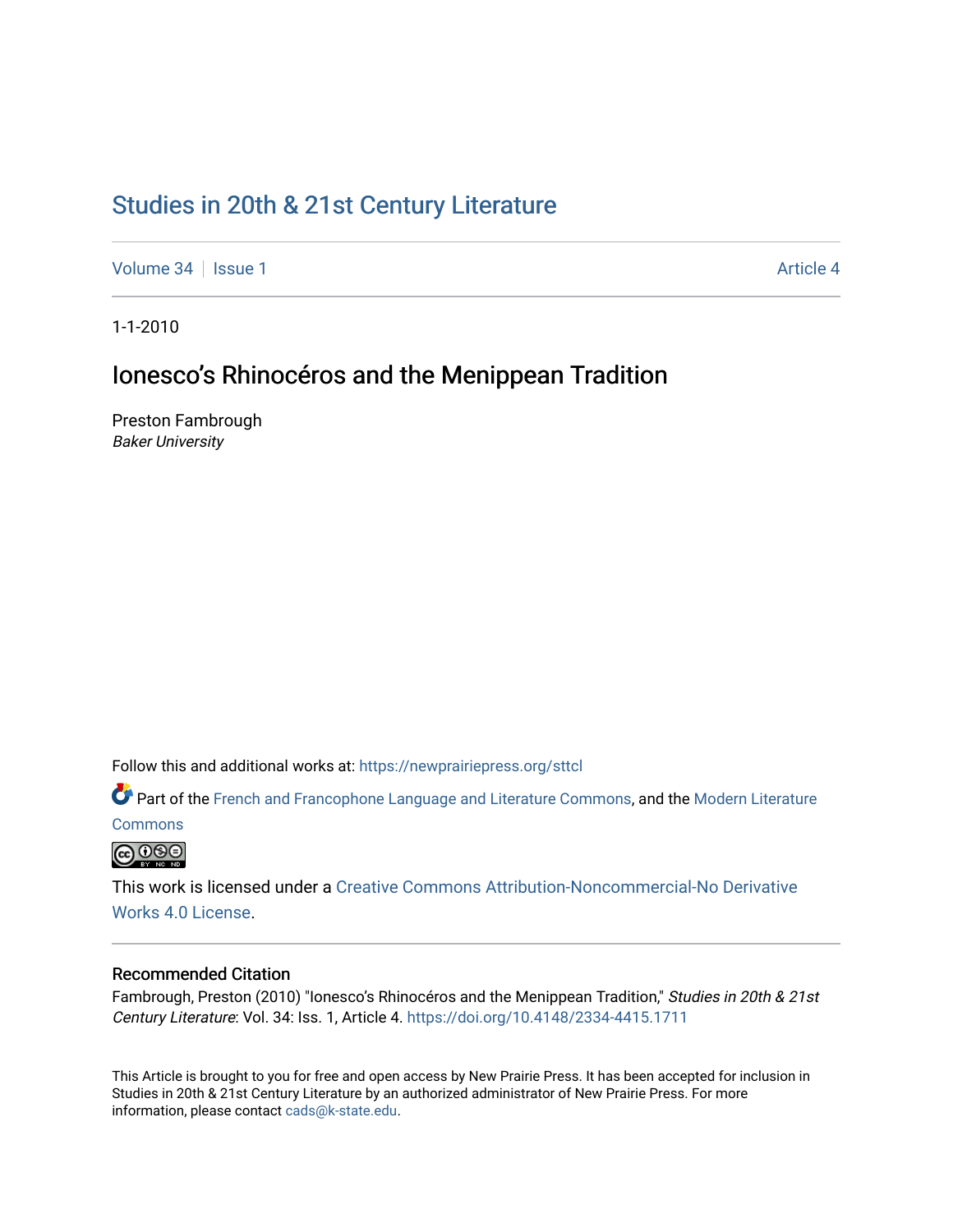# Ionesco's Rhinocéros and the Menippean Tradition

## **Abstract**

Mikhail Bakhtin argues that Menippean satire, one of the two serio-comic genres of classical antiquity from which the carnivalesque strain in Western literature derives, continues its development in modern times in the "fantastic story" and the "philosophical fairy tale." This modern form of the menippea is characterized by the presence of the grotesque, the use of the fantastic for philosophical purposes, the crowning of a (wise) fool or jester as carnival king, and "a sense of the gay relativity of prevailing truths and authorities" (Rabelais 11) which informs all carnivalized literature. A genre of "ultimate questions of worldview," it features internal and external dialogue, including the anacrisis or provocation of a word by others' words, and a utopian vision. Its characteristic setting is the public square and the threshold, rather than the habitable interior spaces where biographical life is lived in biographical time. I believe that Ionesco's Rhinocéros can profitably be read as a modern menippea, albeit one with important reversals in the traditional pattern.

## Keywords

Mikhail Bakhtin, Menippean satire, satire, classical antiquity, Western literature, menippea, grotesque, internal dialogue, external dialogue, utopian vision, utopia, Ionesco, Rhinocéros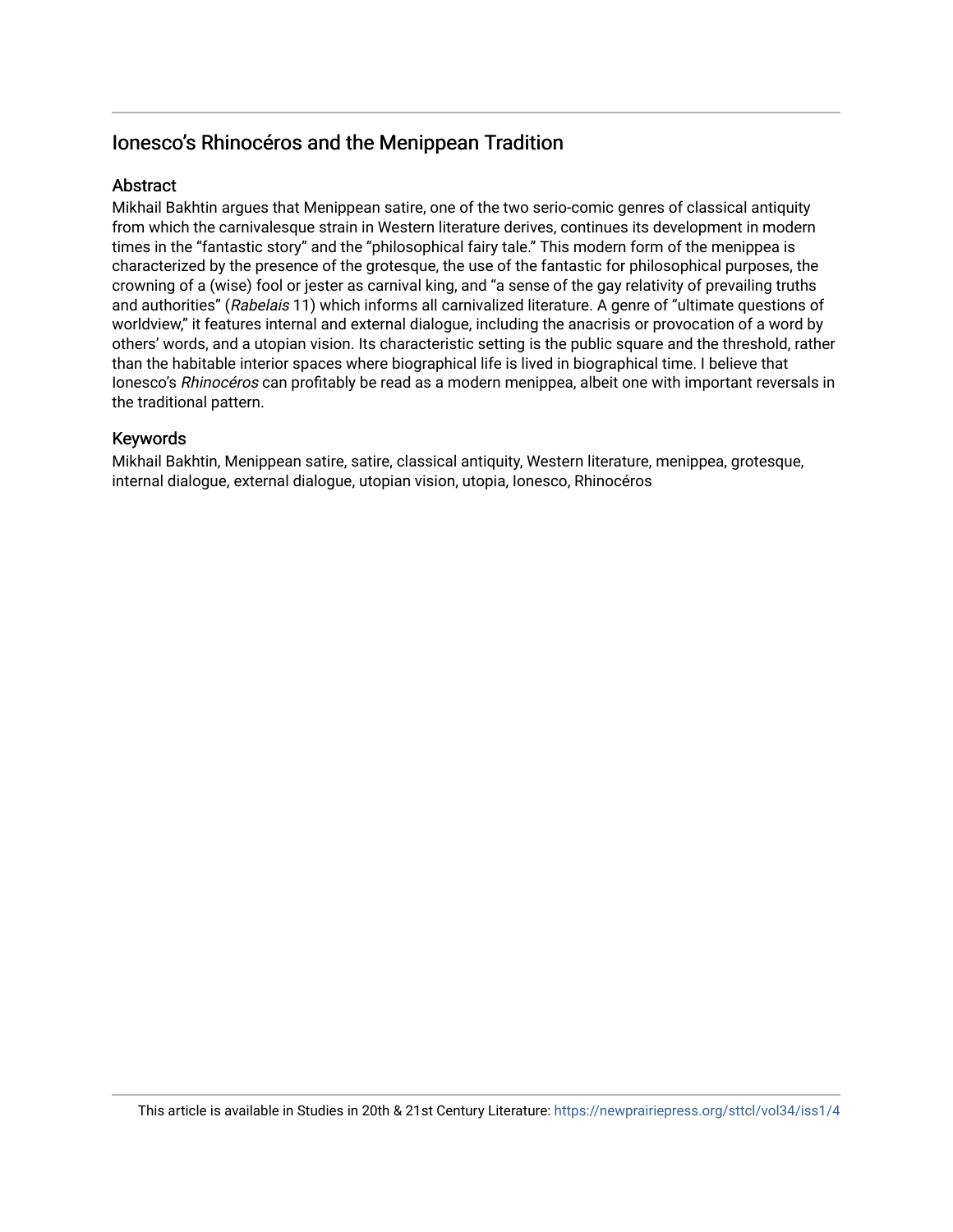## Ionesco's *Rhinocéros* and the Menippean Tradition

Preston Fambrough *Baker University*

Mikhail Bakhtin believed that although carnival laughter has diminished and degenerated steadily since the time of Rabelais, the carnivalesque element in Western literature is inexhaustible because the feast itself is an indestructible element of human civilization (*Rabelais and His World* 276). Bakhtin argues that Menippean satire, one of the two serio-comic genres of classical antiquity from which the carnivalesque strain derives, continues its development in modern times in the "fantastic story" and the "philosophical fairy tale." This modern form of the menippea includes works by Voltaire, Jonathan Swift, and E.T.A. Hoffman, as well as Fyodor Dostoevsky's "Bobok" and "Dream of a Ridiculous Man." It is characterized by the presence of the grotesque, the inversion of traditional hierarchies, the crowning of a (wise) fool or jester as carnival king, and "a sense of the gay relativity of prevailing truths and authorities" (*Rabelais* 11) which informs all carnivalized literature. It is a genre of "ultimate questions of worldview" in which "a bold and unrestrained use of the fantastic … is devoted to a purely ideational and philosophical end" (*Problems of Dostoevsky's Politics* 114). It features internal dialogue, unfinalized characters, abrupt changes in the fates and appearances of people, the anacrisis or provocation of a word by others' words, and a utopian vision. Its characteristic setting is the public square and the threshold, rather than habitable interior spaces where biographical life is lived in biographical time (*Dostoevsky*  169). I believe that Eugène Ionesco's *Rhinocéros* can profitably be read as a modern menippea, albeit one with important reversals in the traditional pattern.

An exploration of carnivalesque vestiges in modern drama may seem counterintuitive in light of Bakhtin's apparent disdain for the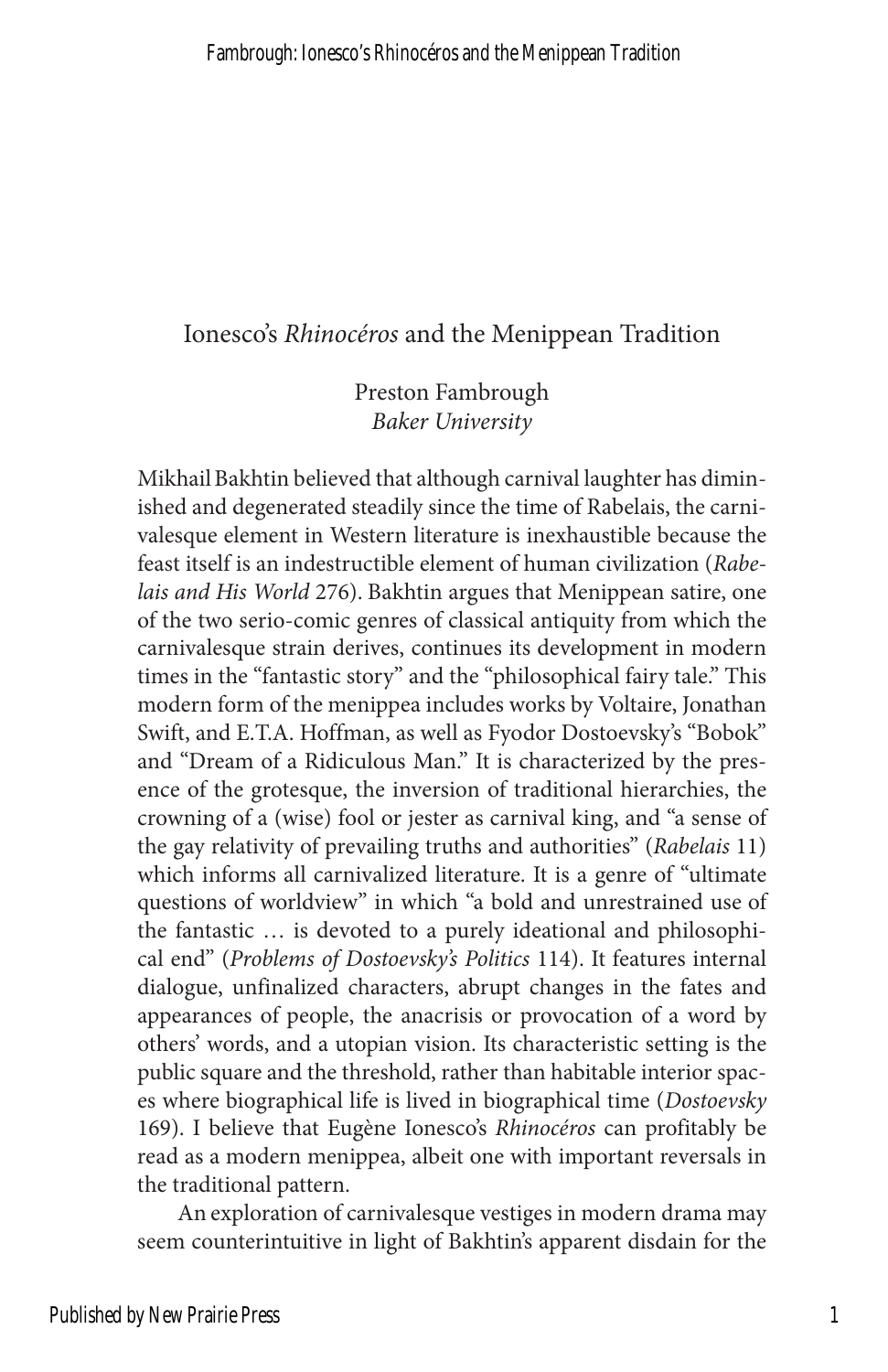genre. Robert Cunliffe argues that "for Bakhtin, drama and carnival are radically opposite kinds of events. Indeed, Bakhtin's positive account of carnival is founded largely upon a correspondingly negative valorization of fundamental features of theatrical representation" (48). Yet Bakhtin insists that "it is the medieval comic theatre which is most intimately related to carnival" and cites Adam de la Halle's *The Play in the Bower* as "a remarkable example of a purely carnivalesque vision and conception of the world" (*Rabelais* 15). He speaks of the "close link" between the *commedia dell'arte* and the carnival tradition (*Rabelais* 34). And in surveying the major writers who have perpetuated the carnivalesque in twentieth century literature, Bakhtin cites playwrights Alfred Jarry and Bertolt Brecht.

The grotesque, which Bakhtin associates closely with the carnival tradition in literature, originally involved the fantastical combination of humans and animals or "the transformation of the human element into an animal one" (*Rabelais* 316). The Italian cave ornaments for which the form is named, says Bakhtin, "seemed to be interwoven as if giving birth to each other." In them, he continues, "the inner movement of being itself was expressed in the passing of one form into the other, in the ever incompleted character of being" (*Rabelais* 32). Admittedly, the transformation of humans into animals in *Rhinocéros* lacks the intimations of reversibility Bakhtin finds in the Italian *grotesca*, as well as its "extreme lightness and freedom of artistic fantasy, a gay, almost laughing, libertinage" (*Rabelais* 32). Yet the metamorphoses that constitute the central action of *Rhinocéros* are certainly reminiscent of this ancient tradition. In the case of Jean, in particular, we watch the process of transformation unfold in considerable detail throughout the entire second tableau of Act 2, during which Jean appears and reappears exhibiting a constantly shifting combination of human and animal traits.

*Rhinocéros* roughly conforms to Bakhtin's description of the symposium, a form intimately related to the menippea and often absorbed into it. The play's main characters are ideologists, characters "organically combined with an idea" (*Dostoevsky* 111), whose views on a specific object—the transformation of humans into beasts—are dialogically juxtaposed. Like the "wise man" or seeker of truth of the menippea, the protagonist of the play is roused—both by the fantastic event itself and by others' reactions to it—to the discovery of an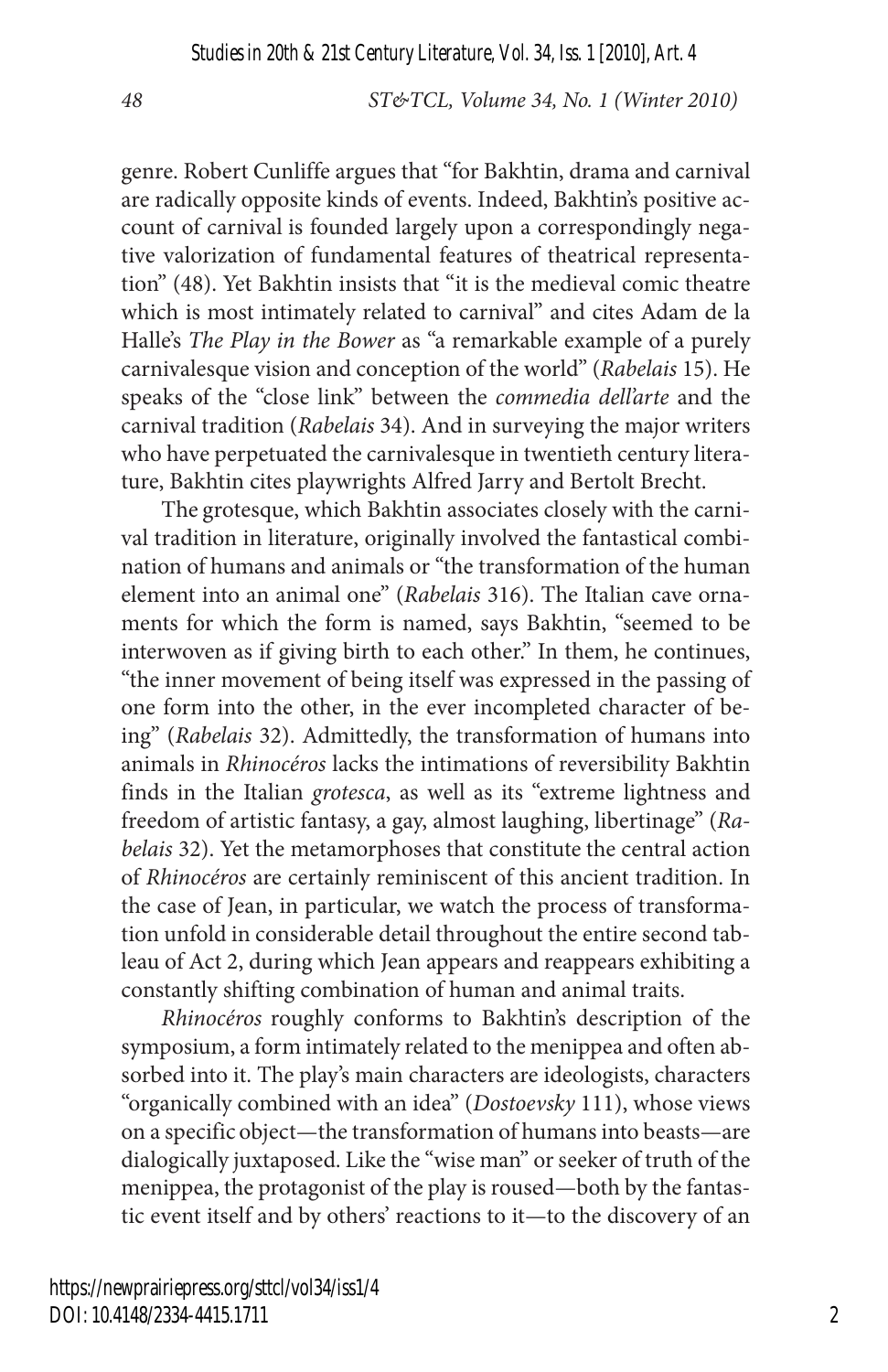idea. When the second appearance of a rhinoceros galloping down the sidewalk precipitates an argument over whether the second animal was the same as the first, an argument which quickly degenerates into a debate over the number of horns of African versus Asian rhinoceroses, Bérenger realizes that "la seule chose qui compte … c'est l'existence du rhinocéros en soi" (142) 'The important thing, as I see it, is the fact that they're there at all' (Prouse 60). Later, in his dialogues with Jean, Dudard, and Daisy, he is provoked to a defense of humanity and human civilization by the others' deprecation of them.

In the course of this anacrisis, Bérenger himself experiences an evolution or renewal typical of the Menippean hero, in whom, says Bakhtin, "the possibility of another person and another life are revealed" (*Dostoevsky* 117). At the beginning of the play, Bérenger is an apathetic drunkard, indifferent to his surroundings and alienated from his own existence and from human life in general. He complains to Jean that "je ne m'y fais pas, à la vie" (20) 'I just can't get used to life' (Prouse 7) and that "[c]'est une chose anormale de vivre" (45) 'Life is an abnormal business' (Prouse 19). But by the time of his extended dialogues with Dudard and Daisy in the final act, he has become passionately engaged in the events occurring around him and is clinging desperately to his humanity: "Je me sens solidaire de tout ce qui arrive. Je prends part, je ne peux pas rester indifférent" (184) 'I feel a solidarity with everything going on. I'm a part of it, I can't be indifferent' (Prouse 78); "Je suis un être humain. Un être humain" (243) 'I'm a human being, a human being' (Prouse 105). The protagonist's evolution is underscored by a carnivalesque inversion of roles: at first, his apathy is counterpointed by Jean's indignant excitement; at the end, his passionate engagement by Dudard's intellectual detachment.

Like the protagonist of Varro's menippea *Bimarcus* ('The two Marcuses'), Bérenger, especially in the latter part of the play, enters into a "dialogic relationship" (*Dostoevsky* 120) with himself, a relationship symbolized by his leitmotif gesture of looking in the mirror. (By the end of the play, of course, he literally has no one else to talk to). Bérenger's internal dialogues, like Marcus's, often take the form of an exchange between the character and his conscience. "Daisy a raison"(76) 'Daisy is right,' (Prouse 33) he says of his quar-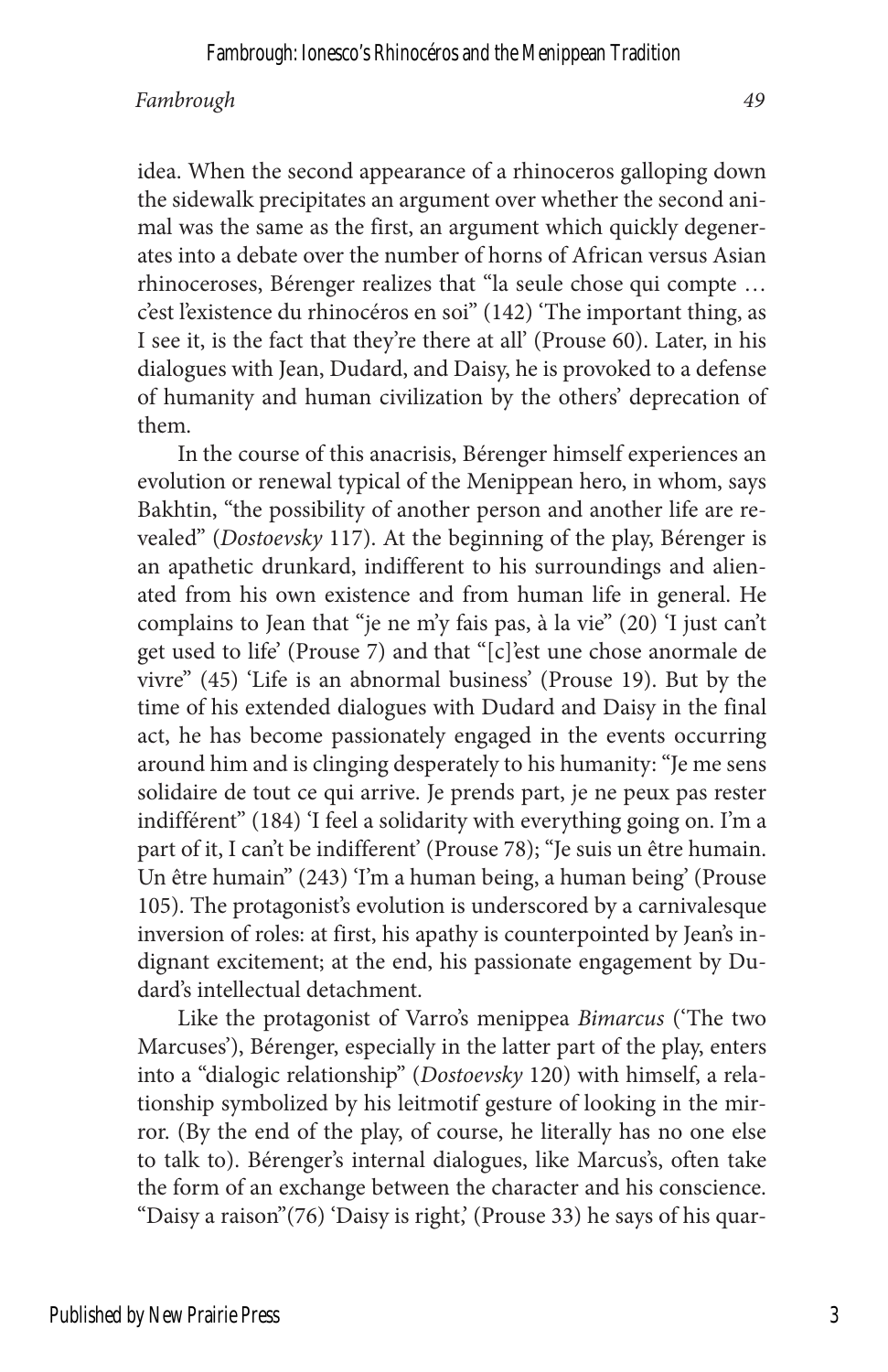rel with Jean, "[J]e n'aurais pas dû le contradire" (76) 'I should never have contradicted him' (Prouse 33). And later: "Je n'aurais pas dû, je n'aurais pas dû me mettre en colère" (88) 'I shouldn't, I shouldn't have quarelled with Jean' (Prouse 37). In his final soliloquy, we hear Bérenger again in conversation with his own conscience. In response to his attempt to justify his break with Daisy—"elle n'aurait pas dû me quitter sans s'expliquer" (243) 'she shouldn't have left me like that without an explanation' (Prouse 105)—his conscience replies, "C'est ma faute, si elle est partie.… Qu'est-ce qu'elle va devenir?" (243) 'It's my fault she's gone…. What will become of her?' (Prouse 105).

Bérenger's attitude toward rhinoceritis acquires its own dialogicality at the end, an inner debate in which it is difficult to say which side has the last word. Looking at his reflection in the mirror, Bérenger reflects, "Ce n'est tout de même pas si vilain que ça un homme" (243) 'Men aren't so bad looking, you know' (Prouse 105). "Un homme n'est pas laid, un homme n'est pas laid!" (244) 'A man's not ugly to look at, not ugly at all!' he insists (Prouse 106). But a moment later he reverses himself:

Ce sont eux qui sont beaux. J'ai eu tort! Oh! Comme je voudrais être comme eux. Je n'ai pas de corne, hélas! Que c'est laid un front plat.… J'ai la peau flasque. Ah, ce corps trop blanc, et poilu! Comme je voudrais avoir une peau dure et cette magnifique couleur d'un vert sombre, une nudité décente, sans poils, comme la leur! (245)

They're the good-looking ones. I was wrong! Oh! How I wish I was like them. I haven't got any horns, more's the pity! A smooth brow looks so ugly.… My skin is so slack. I can't stand this white, hairy body. Oh, I'd love to have a hard skin in that wonderful dark green colour—a skin that looks decent naked without any hair on it like theirs. (Prouse 107)

He concludes that "Je ne peux plus me voir. J'ai trop honte! Comme je suis laid!" (245) 'I can't look at myself any more. I'm too ashamed! How ugly I am!' (Prouse 107). In the course of the same soliloquy he first denounces the rhinoceroses as monsters, then exclaims, "Hélas, je suis un monstre, je suis un monstre" (245) 'Now I'm a monster, just a monster' (Prouse 107).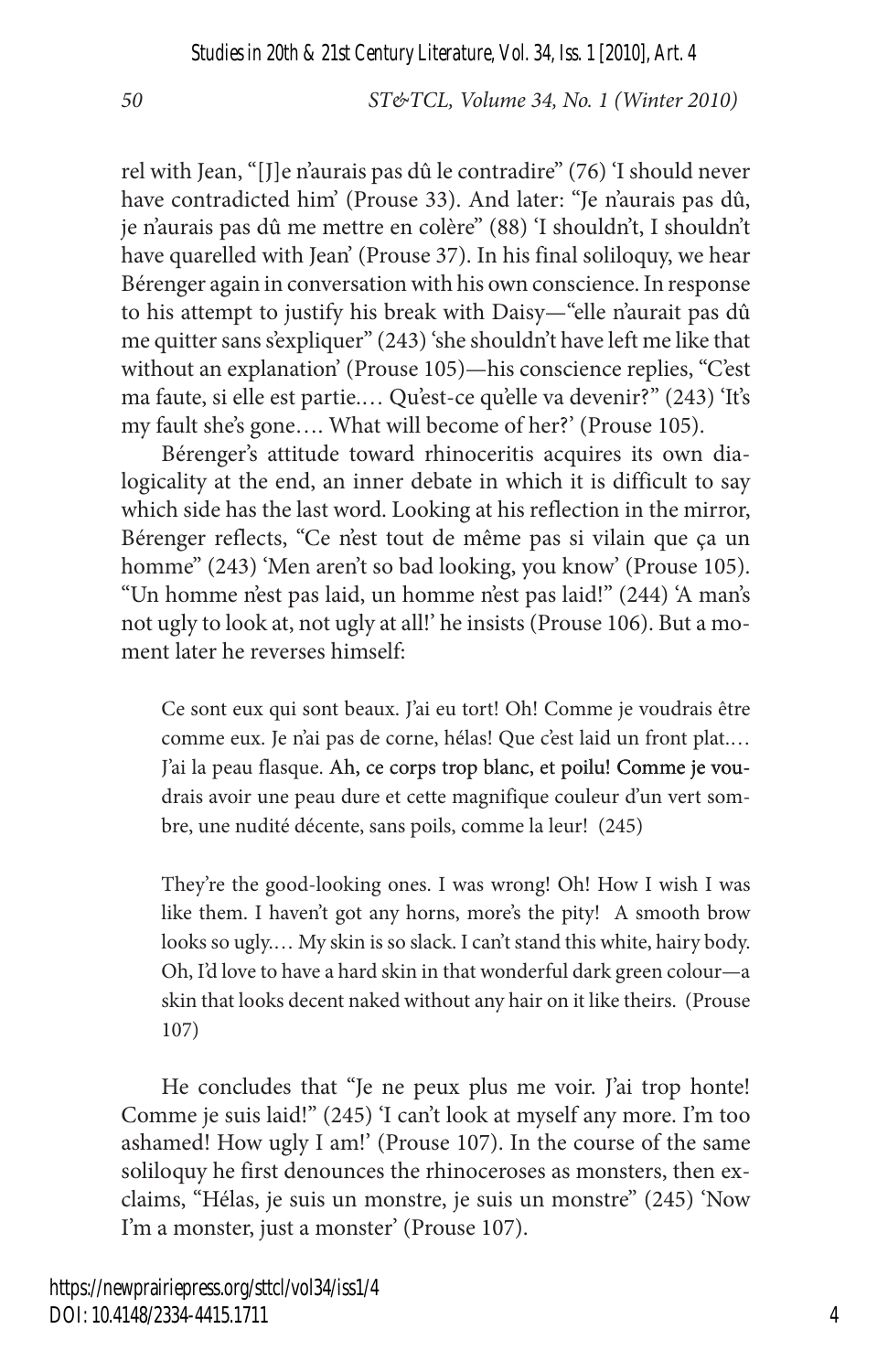Fambrough: Ionesco's Rhinocéros and the Menippean Tradition

### *Fambrough 51*

A further manifestation of the inner dialogicality of Bérenger's discourse—its continued awareness of the other's word—is the malaise he experiences when he realizes that no one else on earth shares his language. He reasons with himself that in order to communicate with the rhinoceroses, either he must learn their language or they his:

Mais quelle langue est-ce que je parle? Quelle est ma langue? Est-ce du français ça? Ce doit bien être du français? Mais qu'est-ce que du français? On peut appeler ça du français si on veut, personne ne peut le contester, je suis seul à le parler. Qu'est-ce que je dis? Est-ce que je me comprends, est-ce que je me comprends? (244)

But what language do I speak? What is my language? Am I talking French? Yes, it must be French. But what is French? I can call it French if I want, and nobody can say it isn't—I'm the only one who speaks it. What am I saying? Do I understand what I'm saying? (Prouse 106)

Bérenger's disorientation here in the absence of possible interlocutors reveals the dependency for its meaning of any discourse on interaction with other discourse—a principle at the heart of the Menippean tradition.

*Rhinocéros* also features the mental "sidewise glance at another person" Bakhtin describes as coloring the literature of the Menippean tradition. "Every thought of Dostoevsky's heroes," he writes, "senses itself to be from the very beginning a *rejoinder* in an unfinalized dialogue" (*Dostoevsky* 32; author's emphasis). Graham Townsend points out that the conjunction at the beginning of Bérenger's question "Mais comment peut-on être rhinocéros?" 'But how can one be a rhinoceros?' intimates "a rejoinder to implied criticisms of Bérenger by other characters for remaining human, and a response to the chorus's failure in Act 1 to question the meaning of the rhinoceroses" (17). According to Townsend, Bérenger's speech "also suggests a response to Montesquieu by Ionesco—a sidewise glance at the *philosophe*'s relativism and faith in reason" (17).

The ambiance of *Rhinocéros* is precisely "that carnival-square atmosphere in which abrupt carnivalesque changes of the fates and appearances of people can occur" (*Dostoevsky* 145). Its setting, too, conforms remarkably to the "threshold and the square" typical of the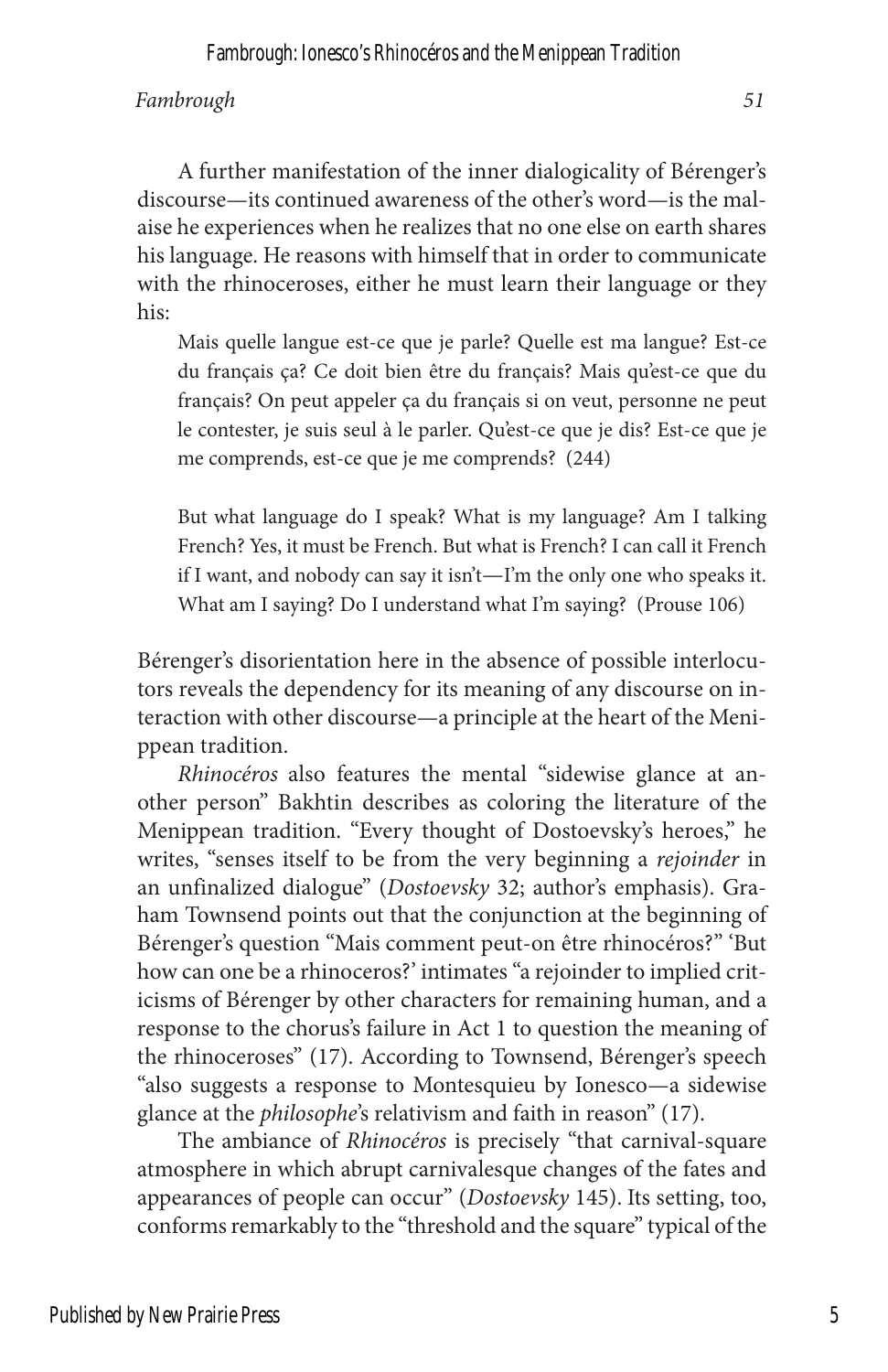spaces of carnivalized literature. "In comfortably habitable interior space," Bakhtin explains, "far from the threshold, people live a biographical life in biographical time: they are born, they pass through childhood and youth, they marry, give birth to children, die" (*Dostoevsky* 170). In contrast, on the threshold (including the foyer, the corridor, the landing, the stairway, the taverns, streets, and squares of the city itself) "the only time possible is *crisis* time, in which a *moment* is equal to years, decades, even to a 'billion years'..." (169-70; author's emphasis). The entire long first act of *Rhinocéros* is set on the terrace of a café on a public square, a scene imbued with the carnivalesque atmosphere of a Sunday afternoon in which people interact freely and familiarly with each other. The first tableau of the second act takes place in the office where Bérenger works, but the focal points of the scene are the *palier* 'landing' (hanging into space above the demolished staircase) from which Madame Boeuf leaps to straddle her rhinoceros husband, and the window, through which Bérenger and his colleagues escape from the building, aided by the fire department. The action of the second tableau takes place first in Jean's apartment, where the focus is on the threshold between the bedroom and the bathroom to which Jean repeatedly retires to check the progress of his transformation. At the end of the tableau Bérenger flees the apartment into the hall, warns *Le Petit Vieux* 'The Little Old Man' of Jean's metamorphosis, and runs downstairs to alert the concierge, who has also been transformed. After rushing back upstairs and discovering that the old couple, too, have become rhinoceroses, he tries to exit the building from a window. Repelled by the sight of herds of pachyderms in the street, he rushes frantically from exit to exit—always repulsed by the animals—until at last he escapes through the back wall into the street. In the final act, set in Bérenger's apartment, the characters' attention is ineluctably drawn toward the window and the streets beyond, or to the city outside through the voices on the radio and the telephone. *Rhinocéros* is literally and figuratively a play about life on the threshold. Its characters have no biographies, and the time of the play is the infinitely elastic moment of crisis time.

"In the comic afterlife visions of Menippean satire," Bakhtin observes, "real-life figures from various eras of the historic past … and living contemporaries jostle one another in a most familiar way …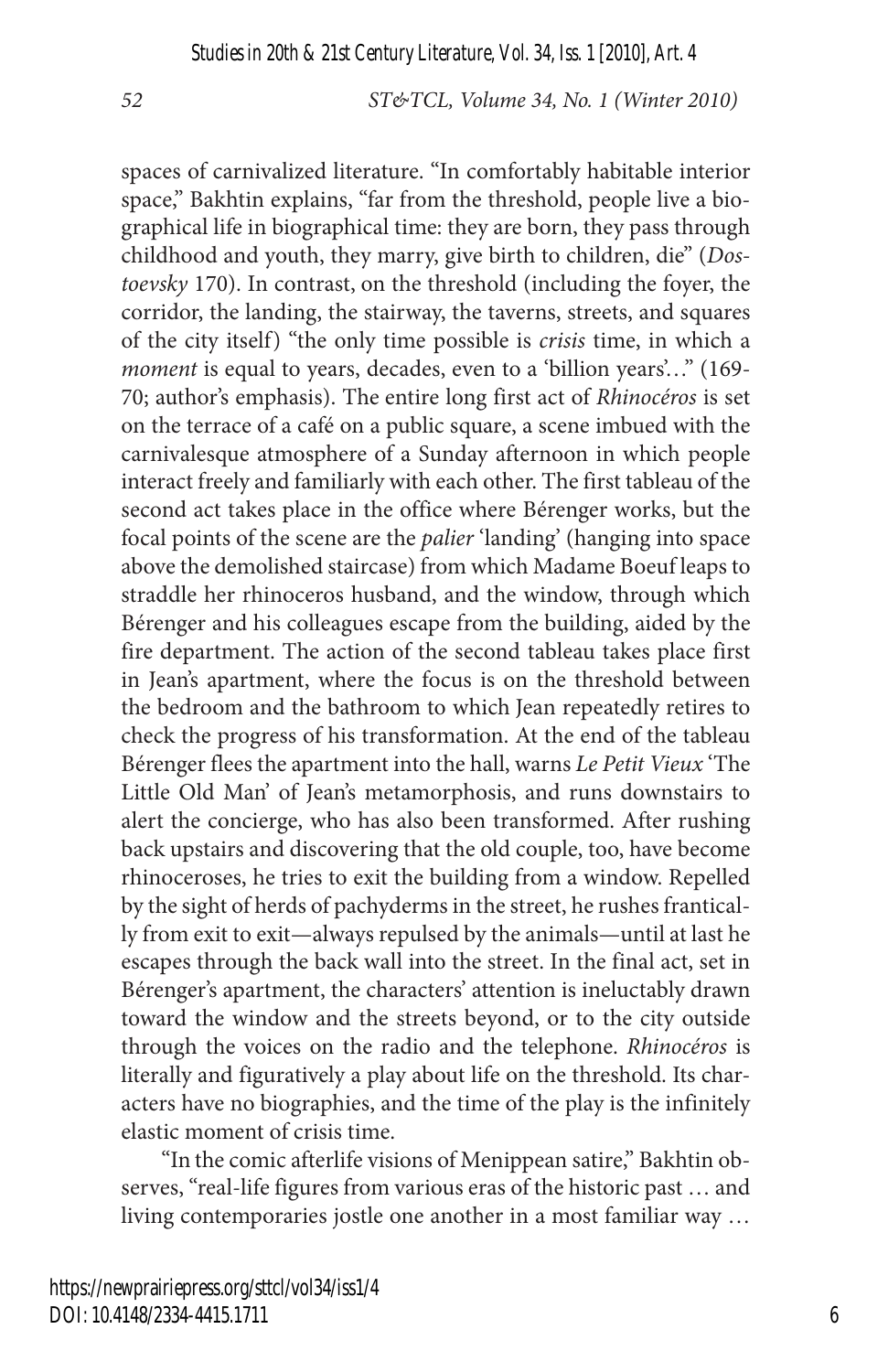—all in the service of the central goal of testing and exposing ideas and ideologies" (*Dialogic Imagination* 26). A curious variation on this motif occurs in *Rhinocéros*, as historic personalities are recognized among the metamorphosed pachyderms thronging the streets of the French provincial town:

DAISY. Mon cousin est devenu rhinocéros, et sa femme. Sans compter les personnalités: le cardinal de Retz …

DUDARD. Un prélat!

DAISY. Mazarin.

DUDARD. Vous allez voir que ça va s'étendre dans d'autres pays.

BÉRENGER. Dire que le mal vient de chez nous.

DAISY. Et des aristocrates: le duc de Saint-Simon.

BÉRENGER, *bras au ciel*. Nos classiques! (208)

DAISY. My cousin's a rhinoceros now, and his wife. Not to mention leading personalities like the Cardinal of Retz …

DUDARD. A prelate!

DAISY. Mazarin.

DUDARD. This is going to spread to other countries, you'll see…

BERENGER. And to think it all started with us!

DAISY.… and some of the aristocracy. The Duke of St. Simon.

BERENGER, *with uplifted arms*. All our great names! (Prouse 90)

Bakhtin believed that the carnival sense of the world embodied in the menippea includes a view of life as "one great communal performance" (*Dostoevsky* 160). It is a sense of the world, he says, which knows no footlights, no palpable distinction between actors and spectators. In *Rhinocéros*, Ionesco takes pains to extend the world of the play beyond the footlights into the auditorium. At the end of Act 2, the window through which Bérenger first tries to escape from Jean's apartment building "est indiquée par un simple encadrement, sur le devant de la scène, face au public" (165) 'is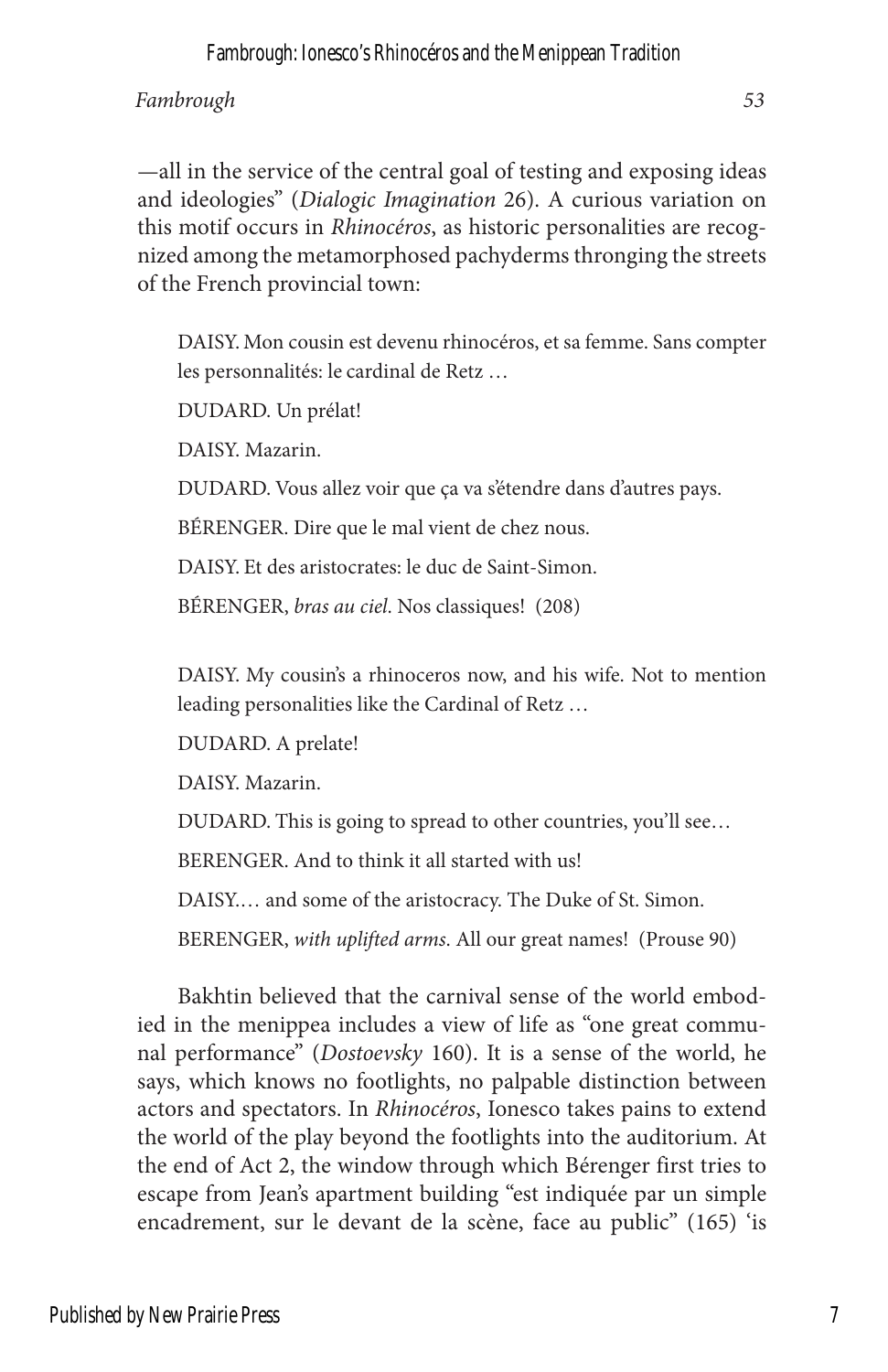represented simply by the frame, facing the audience' (Prouse 70). Bérenger straddles this window, virtually stepping into the auditorium, before withdrawing at the sight of a line of rhinoceros horns traversing the orchestra pit (165). And in the final scene, in which the setting again features a window opening toward the audience, Bérenger—"montrant du doigt dans la salle" (213) 'pointing into the auditorium'(Prouse 92)—announces to Dudard that the rhinoceroses have demolished the fire station.

Even more striking is Ionesco's ambitious attempt to sweep the audience along in the wave of collective hysteria engulfing the characters of the play. In the final act, when Bérenger and Daisy are alone in the world, Bérenger looks out the window at herds of rhinoceroses thronging the streets. The stage directions indicate that "les bruits puissants de la course des rhinocéros … se sont musicalisés cependant" (219) 'Powerful noises of moving rhinoceroses … somehow [have] a musical sound' (Prouse 94). Later in the act, Ionesco again stipulates that the heavy breathing and galloping hoofbeats of the rampaging animals "sont cependant rhythmés, musicalisés" (233) 'are nonetheless somehow rhythmical, making a kind of music' (Prouse 100). Finally, we are told of the human portraits Bérenger contemplates that "la laideur de ces portraits contraste avec les têtes de rhinocéros devenues très belles" (244-45) 'the ugliness of these pictures is in contrast to the rhinoceros heads, which have become very beautiful' (Prouse 106). An extraordinary effort is made in the play to extend the seductive appeal of the animals—and the collective hysteria of the characters—beyond the footlights into the auditorium to the spectators themselves.

"In all genres of the serio-comic," writes Bakhtin, "there is a strong rhetorical element, but in the atmosphere of joyful relativity characteristic of a carnival sense of the world this element is fundamentally changed: there is a weakening of its one-sided rhetorical seriousness, its rationality, its singular meaning, its dogmatism" (*Dostoevsky* 107). And in the *Rabelais* book he asserts that the carnivalesque is "opposed to all that is finished and polished, to all pomposity, to every ready-made solution in the sphere of thought and world outlook" (*Rabelais* 3). While Ionesco acknowledges that *Rhinocéros* is an anti-Nazi play, he insists that it is above all an attack on all ideologies (*Notes and Counter-Notes* 199). As Marie-Claude

https://newprairiepress.org/sttcl/vol34/iss1/4 DOI: 10.4148/2334-4415.1711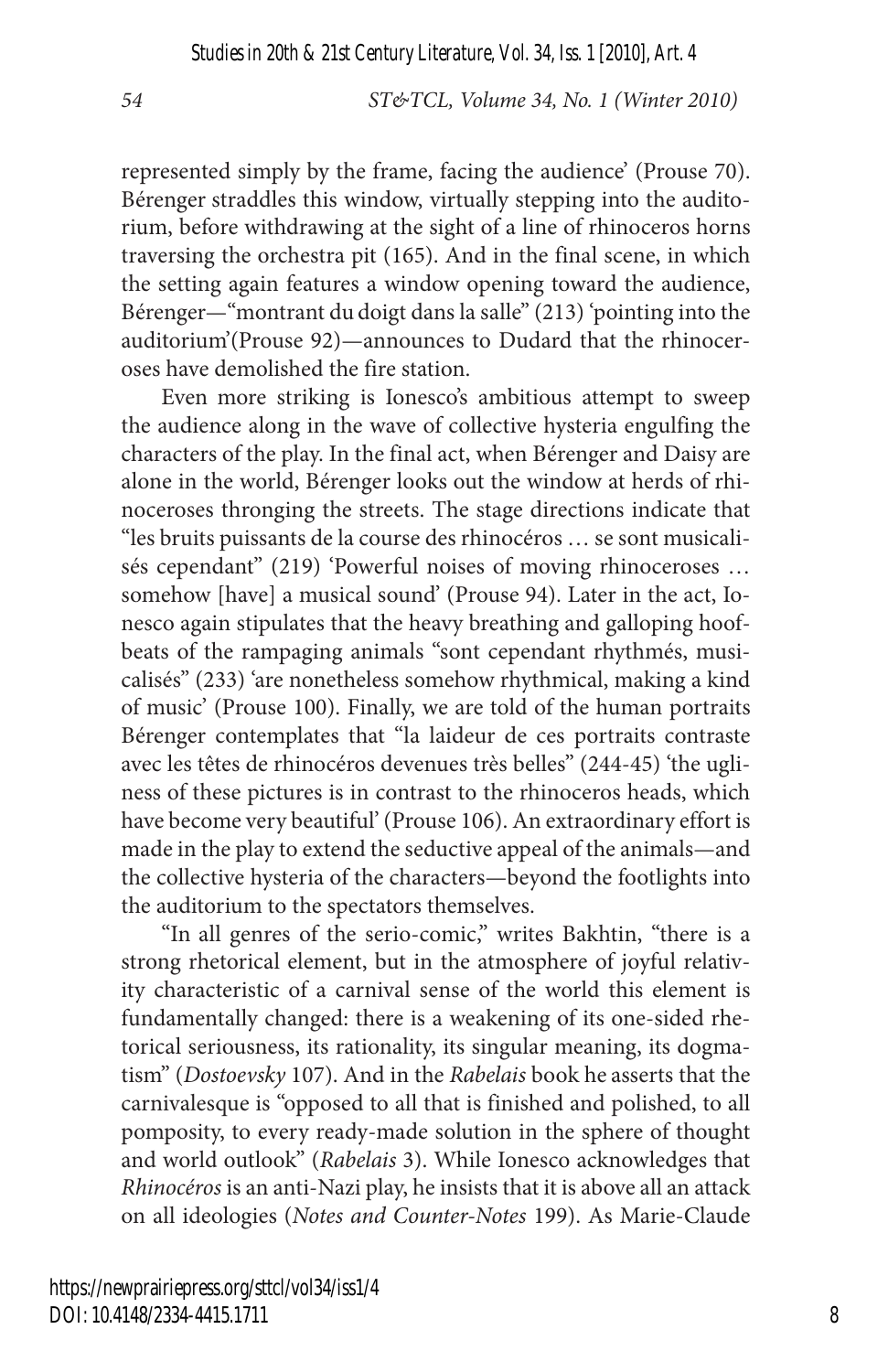Hubert explains, "Ce n'est pas le seul fascisme qui est condamné, mais toutes les formes du fanatisme.… Ionesco se méfie de toutes les idéologies" 'It is not fascism alone which is condemned, but all forms of fanaticism.… Ionesco distrusts all ideologies' (150). Fanaticism is of course the extreme form of monologism, the *bête noire*  of the carnivalesque view of the world. The central theme of *Rhinocéros* is the repudiation of all monologic discourse as inherently inhuman and de-humanizing.

Each of the important characters in the play represents one or more identifiable ideologies, each of which finds its counterpart in the antithetical ideology of some other character. Dudard is an intellectual, Botard an anti-intellectual. Jean is a racist; Botard decries racism. Botard spouts the slogans of Marxism: "C'est comme la religion qui est l'opium des peuples" (106) 'Just like religion—the opiate of the people' (Prouse 45); "[O]n nous exploite jusqu'au sang" (132) 'They'll go on exploiting us till we drop, of course' (Prouse 55). Jean propounds the rhetoric of fascism: "La morale est anti-naturelle" (159) 'Morality's against nature' (Prouse 67); "Il faut retourner à l'intégrité primordiale" (159) 'We must get back to primeval integrity' (Prouse 67), etc. This careful balancing of antithetical dogmas all conducing to the same condition effects, as Eliza Ghil notes, "a powerful relativization of all established ideological dogmas" (46). And it is through this relativization of opposing dogmas that Ionesco most closely approaches the polyphonic representation of life in literature which Bakhtin considered the culmination and triumph of the Menippean tradition.

In *Rhinocéros*, the dogma of normative relativism itself is actually promulgated by Dudard. When Bérenger, speaking of the epidemic of rhinoceritis, claims that "Il faut couper le mal à la racine" (187) 'We must attack the evil at the roots' (Prouse 80), Dudard replies, "Le mal, le mal! Parole creuse! Peut-on savoir où est le mal, où est le bien? Nous avons des préférences, évidemment" (187) 'The evil! That's just a phrase! Who knows what is evil and what is good? It's just a question of personal preferences' (Prouse 80). But Dudard's assertion of the relativity of all judgments is itself relativized by the play's structure as one of several ideologies all leading to the same place. The text itself—like the polyphonic novel—does not deny the possibility that some values are superior to others: it merely refrains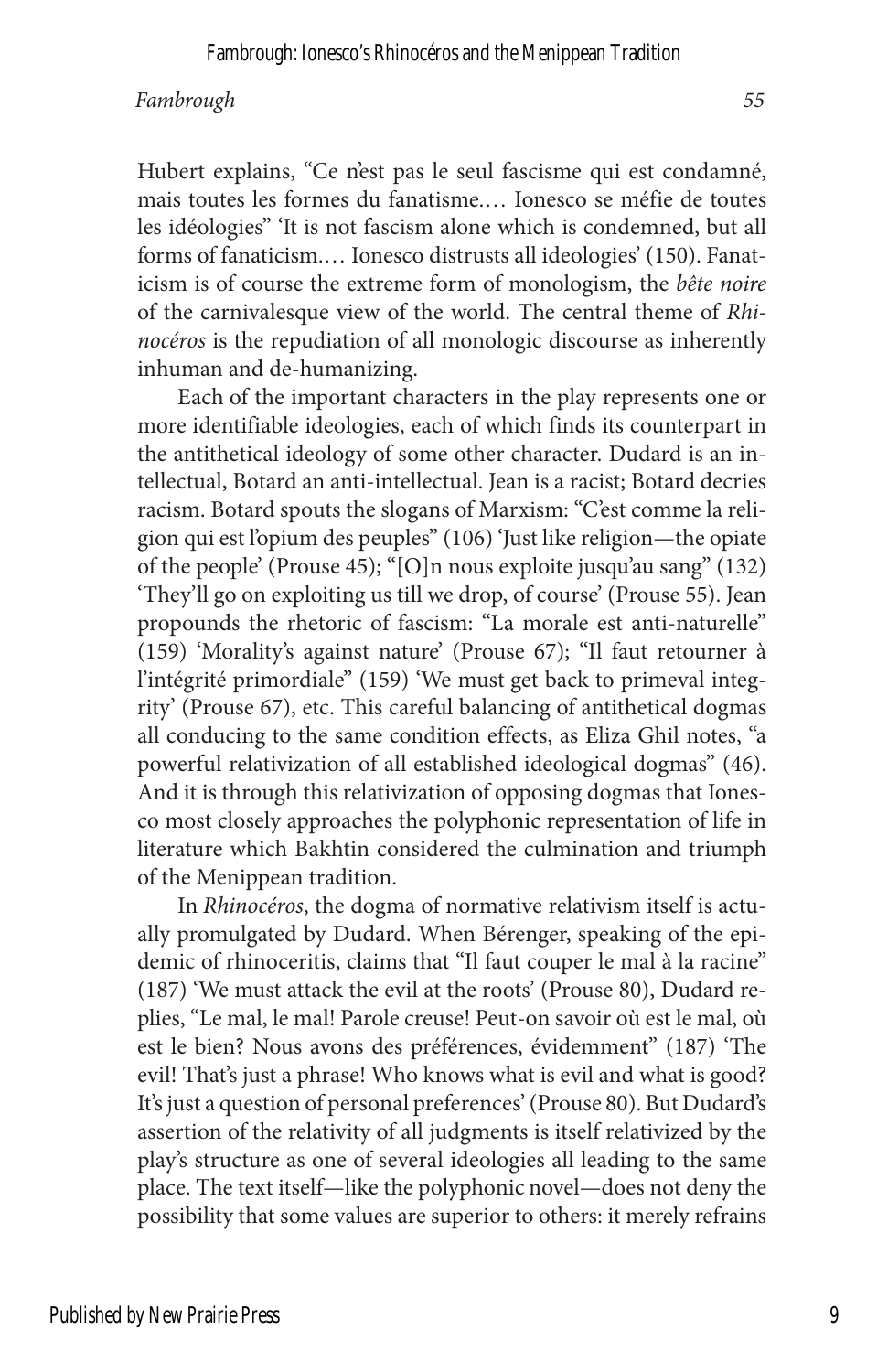from privileging any particular ideology in the "great dialogue" of the work. As Bakhtin explains, "[T]he polyphonic approach has nothing to do with relativism.… [B]oth relativism and dogmatism equally exclude all argumentation by making it either unnecessary (relativism) or impossible (dogmatism). Polyphony as an artistic method lies on an entirely different plane" (*Dostoevsky* 69).

Typical of the menippea, writes Bakhtin, from classical antiquity to Dostoevsky's "Dream of a Ridiculous Man," is "the image of the wise fool, … of a person who is alone in his knowledge of the truth and is therefore ridiculed by everyone else as a madman" (*Dostoevsky* 150-51). The experience of Bérenger in *Rhinocéros* conforms at least approximately to this pattern. His apology for human civilization causes him to be scoffed at by Jean as "un vieux sentimental ridicule" (161) 'a ridiculous old sentimentalist' (Prouse 68) and to be treated with condescension by Dudard. When he insists to Daisy that the rhinoceroses are merely making noise, she retorts, "Tu es fou, ils chantent" (241) 'You're mad, they're singing' (Prouse 104). Whether Bérenger is in fact possessed of wisdom is debatable. Richard Danner calls his defense of humanity "dubious" (207). And Jean-Paul Sartre claims that nothing in the play proves it is better to be a human being than a rhinoceros (6). But such strictures are irrelevant to the play's relationship to the Menippean tradition, one which "avoids conclusive conclusion" (*Dostoevsky* 165), any definitive triumph of any given point of view. As David Parcel has noted, "the loose ends [of the play] are not tied up but left hanging" (15).

While carnivalesque laughter is generally held to be fundamentally subversive and progressive, Ionesco has been condemned by Kenneth Tynan and others for his lack of any political "commitment" at all. But as Richard Coe has argued, Ionesco's refusal to "harness his theatre to this party or that" hardly makes him, as some have claimed, a silent supporter of the Right or of the status quo. Coe explains that the only truly revolutionary writers are apolitical. Before it can be fashioned into a program, he insists, "an idea must already have been disseminated, popularized, diluted … until its novelty is tarnished, its subversive violence tamed, its unfamiliarity made acceptable. But by this time, it is no longer revolutionary; it is no longer even alive" (141). He concludes that "for a writer to harness his art to the politics of a party is to … chain his living language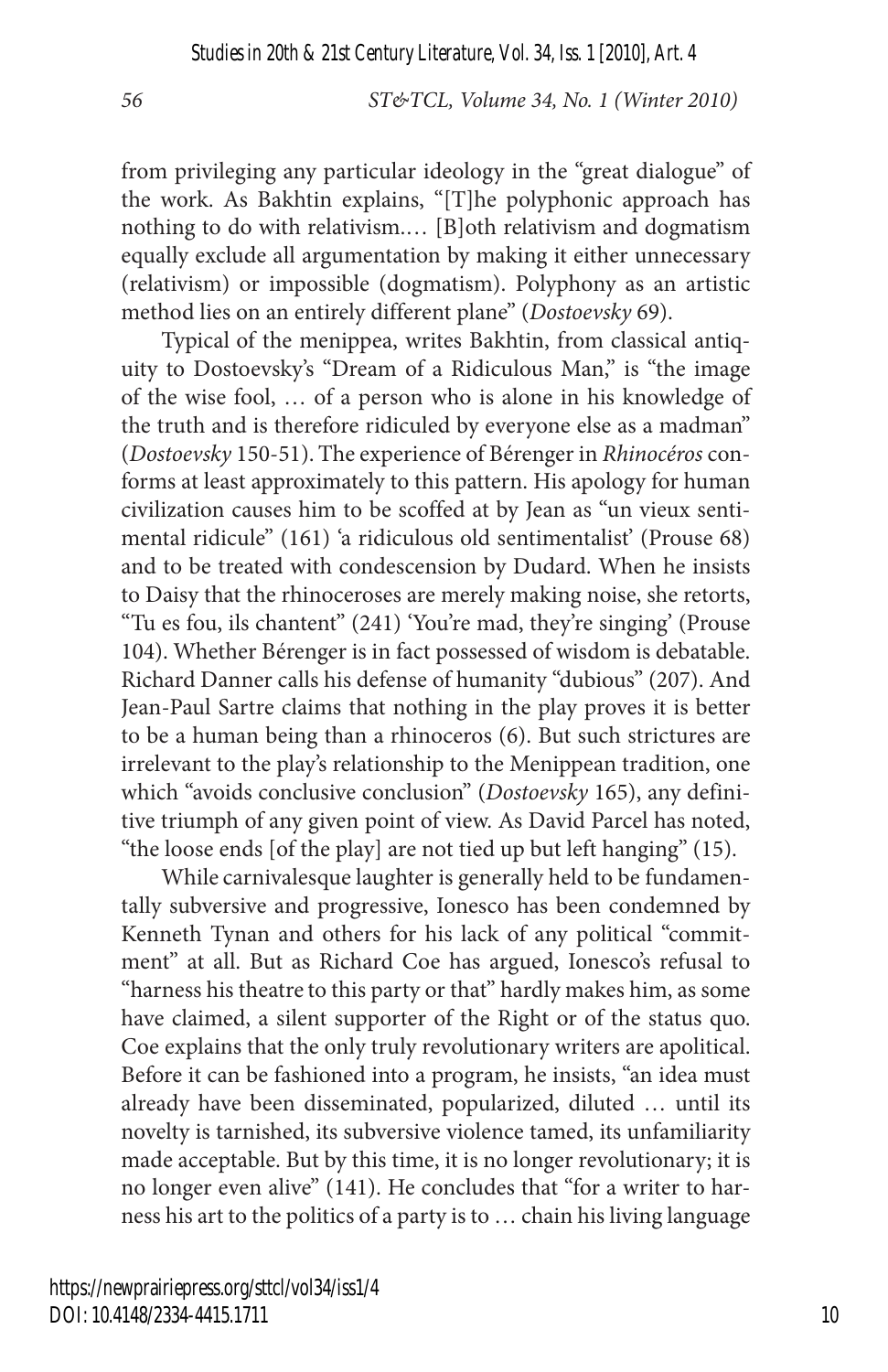to the senseless cadavers of words which have lost … their meaning. And to accept a form of language, a way of thought which is already out-of-date and platitudinous is to betray the truth, to distort reality—in short, to propagate a lie" (141). This observation echoes Dostoevsky's famous aphorism that the truth spoken is a lie. And it is for just this reason that the fixed and finalized formulation, whether of a character or an idea, is alien to the Menippean tradition.

The essence of the carnivalesque is the defeat of fear, guilt, and anxiety by laughter. Bakhtin points out that Rabelais's Panurge at the end of the *Quart Livre* "rids himself of his terror and regains his cheerfulness" (*Rabelais* 175). And at the end of the apocryphal *Cinquiesme Livre*, he is of course even more fully and dramatically purged of his fears of cuckoldry. In *Rhinocéros*, fear, guilt, and anxiety are constants of Bérenger's existence up to the very last instant of the play. In the opening scene he tells Jean, "C'est comme si j'avais peur, alors je bois pour ne plus avoir peur" (42) 'It's as if I'm frightened, and so I drink not to be frightened any longer' (Prouse 17). At the beginning of Act 3, he is having nightmares about the rhinoceroses and, upon awakening, he anxiously examines his forehead for signs of an incipient horn. When Dudard arrives at his apartment, he confesses his fear of becoming "un autre" (174) 'someone else' (Prouse 73), and moments later he blurts out, "J'ai peur de la contagion" (177) 'I'm frightened of catching it' (Prouse 75). At the same time, he is tormented with feelings of guilt over his estrangements with Jean and Daisy. And finally, as we have seen, he comes in his final soliloquy to regard himself as a monster because of his inability to metamorphose into a rhinoceros. But in his sudden *sursaut* or reversal at the very end he appears, like Panurge, to have transcended his fears: "Contre tout le monde, je me défendrai! Je suis le dernier homme, je le resterai jusqu'au bout! Je ne capitule pas!" (246) 'I'll put up a fight against the lot of them, the whole lot of them! I'm the last man left, and I'm staying that way until the end. I'm not capitulating!' (Prouse 107).

In some significant ways, *Rhinocéros* alters or reverses the pattern of the menippea Bakhtin describes. In place of the utopian vision typical of the genre, the play offers a dystopia of the human race metamorphosed into beasts. And in place of the official seriousness mocked by gay carnival laughter, Ionesco satirizes in the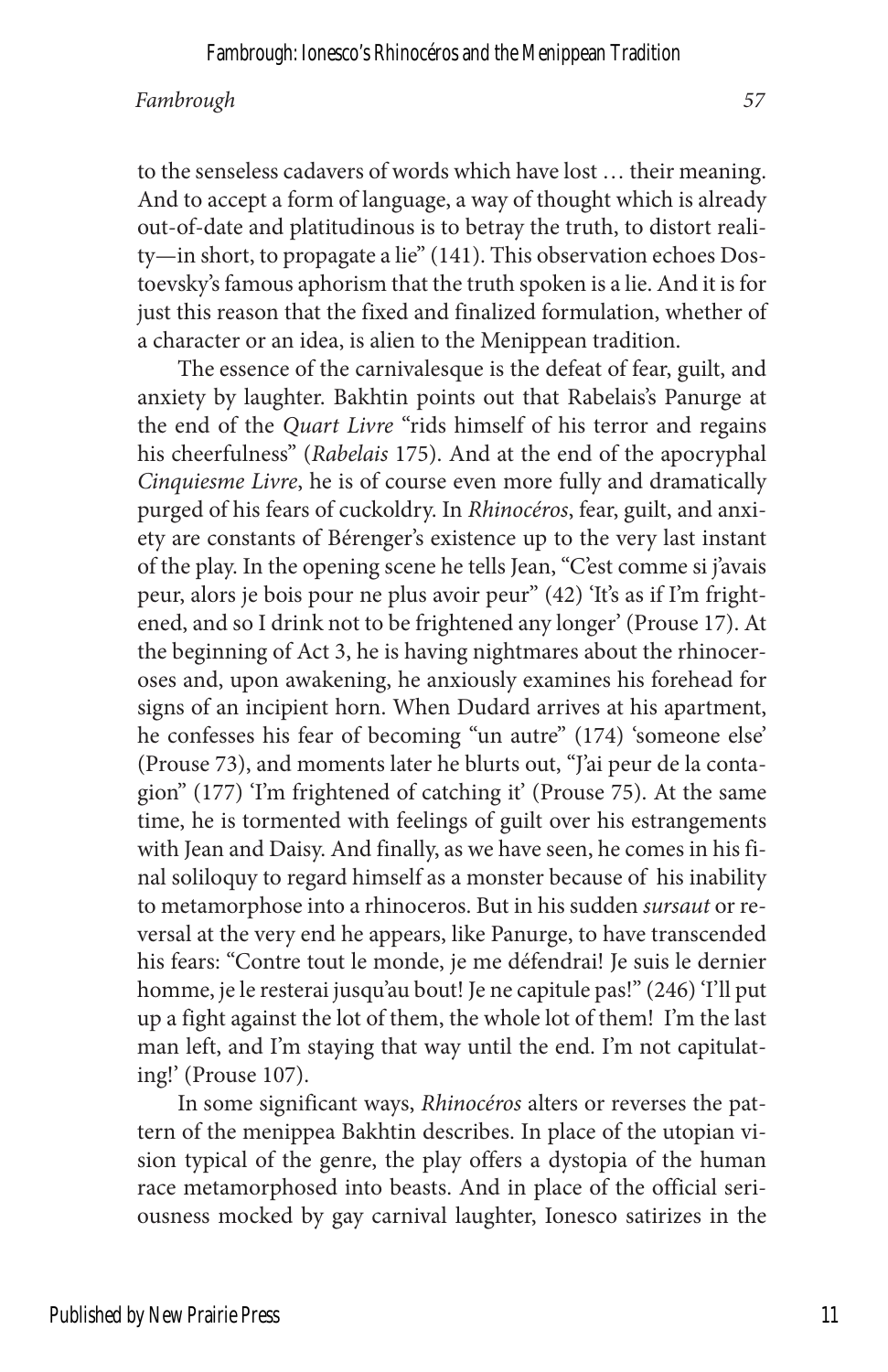character of Dudard the representative of what might be described as an official intellectual frivolousness. The unflappable Dudard repeatedly chides Bérenger for his lack of a sense of humor in the face of the epidemic, exhorting him to "prendre les choses à la légère, avec détachement" (184) 'be more detached, and see the funny side of things' (Prouse 78). Dudard himself confesses that he finds the transformation of M. Papillon "assez drole" (190) 'rather funny' (Prouse 81). In its manifestation of the grotesque, however, as well as its affinities with the Socratic dialogue and interior dialogue, its use of the fantastic for philosophical ends, its challenge to monologism and conventional wisdom through the depiction of a "wise fool," its carnival setting and depiction of life on the "threshold," and its attempt to transcend fear through laughter, *Rhinocéros* echoes the carnival sense of the world which Bakhtin traces back through Dostoevsky and Rabelais to the serio-comic literature of antiquity.

#### Works Cited

- Bakhtin, Mikhail. *The Dialogic Imagination*. Trans. Caryl Emerson and Michael Holquist. Austin: U of Texas P, 1981.
- —. *Problems of Dostoevsky's Poetics*. Trans. Caryl Emerson. Minneapolis: U of Minnesota P, 1984.
- —. *Rabelais and His World*. Trans. Hélène Isevolsky. Bloomington: Indiana UP, 1984.
- Coe, Richard. "Utopia and After." *Ionesco: A Collection of Critical E*ssays. Ed. Rosette Lamont. Englewood Cliffs: Prentice-Hall, 1973. 135-53.
- Cunliffe, Robert. "Charmed Snakes and Little Oedipuses: The Architechtonics of Carnival and Drama in Bakhtin, Artaud, and Brecht." *Bakhtin: Carnival and Other Subjects*. Ed. David Shepherd. Amsterdam: Rodopi, 1993.
- Danner, Richard. "Bérenger's Dubious Defense of Humanity in *Rhinocéros*." *The French Review* 53 (1979): 207-14.
- Ghil, Eliza. "Ideological Parody in Eugène Ionseco's *Rhinocéros* and in *A Lost Letter by I. L. Caragiale*." *Yearbook of Romanian Studies* 7 (1982): 44-58.

Hubert, Marie-Claude. *Eugène Ionesco*. Paris: Seuil, 1990.

Ionesco, Eugène. *Notes and Counter Notes*. New York: Grove, 1964.

—. *Rhinocéros*. Paris: Gallimard, 1959.

Prouse, Derek, trans. *Rhinoceros*. By Eugene Ionesco. New York: Grove, 1960.

https://newprairiepress.org/sttcl/vol34/iss1/4 DOI: 10.4148/2334-4415.1711